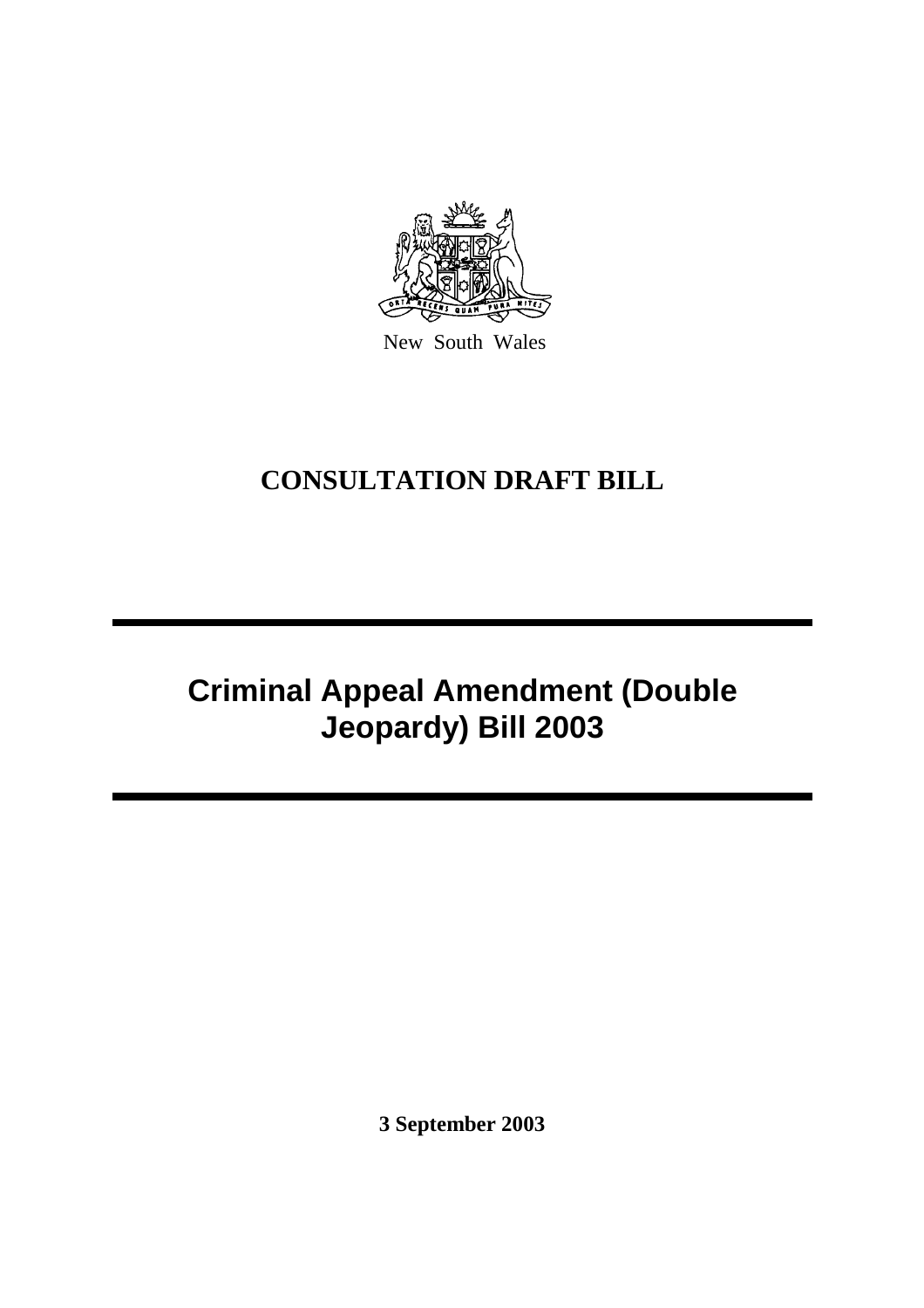

New South Wales

# **Criminal Appeal Amendment (Double Jeopardy) Bill 2003**

### **Explanatory note**

This explanatory note relates to this Bill as introduced into Parliament.

### Overview of Bill

The objects of this Bill are:

- (a) to enable a person acquitted of an offence to be retried (in the case of a very serious offence) if there is fresh and compelling evidence of guilt (in line with proposed legislation before the UK Parliament (*the UK Bill*)), and
- (b) to enable a person acquitted of an offence to be retried (in the case of a very serious offence) if the acquittal was tainted by the commission of an administration of justice offence (in line with legislation enacted in the UK in 1996), and
- (c) to provide that the Crown may appeal against the acquittal of a person on a question of law where the acquittal was directed by the trial Judge or made at trial by a Judge without a jury.

b03-068-d07.833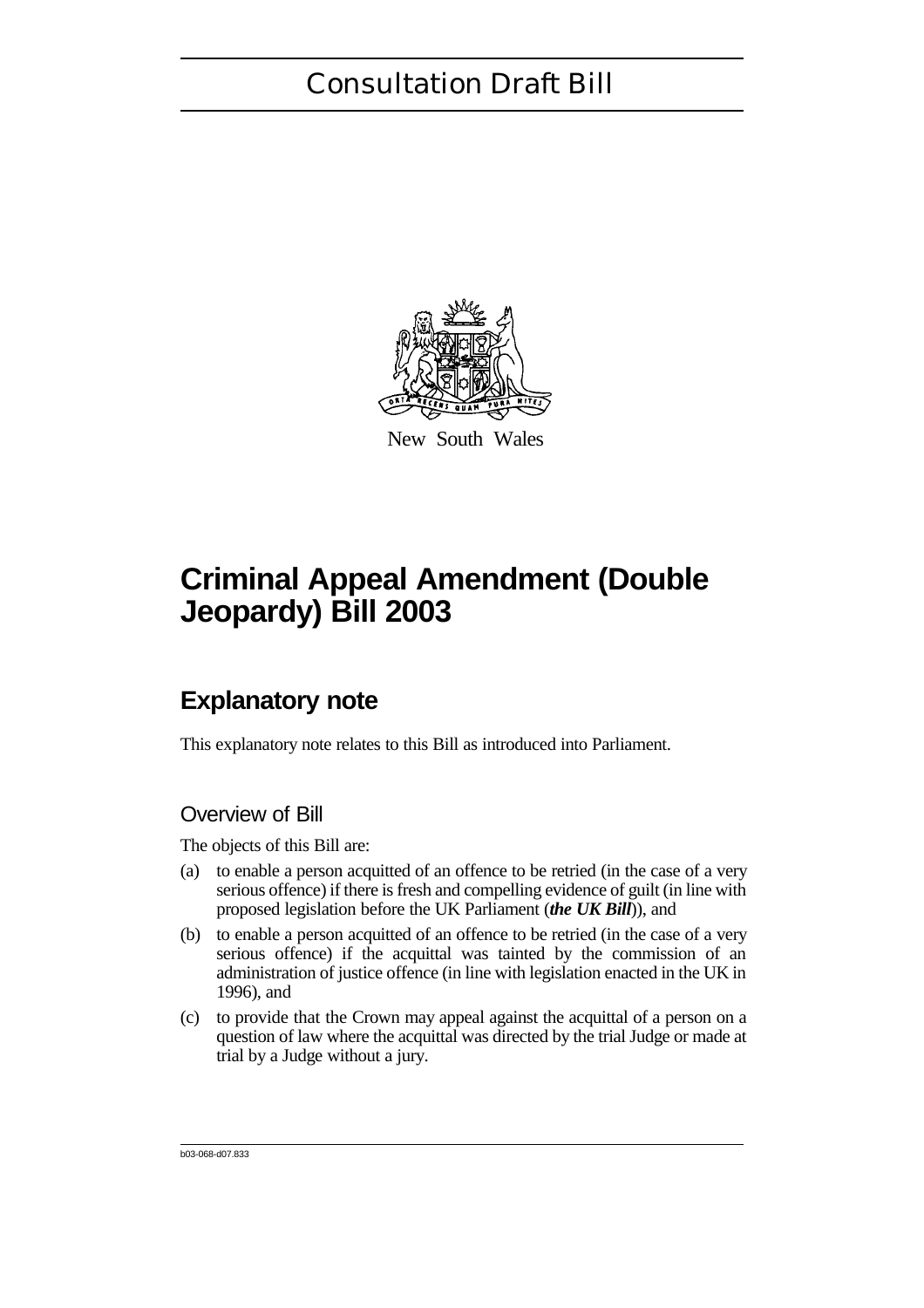Criminal Appeal Amendment (Double Jeopardy) Bill 2003

Explanatory note

### Outline of provisions

**Clause 1** sets out the name (also called the short title) of the proposed Act.

**Clause 2** provides for the commencement of the proposed Act on a day or days to be appointed by proclamation.

**Clause 3** is a formal provision giving effect to the amendments to the *Criminal Appeal Act 1912* set out in Schedule 1.

### **Schedule 1 Amendments**

**Schedule 1 [1]**inserts a definition of *acquittal* into the Principal Act. The definition makes it clear that an acquittal includes an acquittal in appeal proceedings in respect of an offence and an acquittal at the direction of a court.

**Schedule 1 [2]** omits section 5A (2) and (3) as a consequence of the transfer of the provisions concerned to section 9J in the proposed new Part relating to appeals against acquittals. The provisions relate to appeals by the Director of Public Prosecutions on points of law in connection with acquittals, being appeals which do not affect the existing acquittal.

**Schedule 1 [3]** inserts proposed Part 3A into the Principal Act.

**Division 1 of the new Part (proposed sections 9A–9H)** permits the retrial of an acquitted person for a very serious offence.

Proposed section 9A describes the cases that can be retried under the proposed Division despite the existing rules of law relating to double jeopardy (including rules based on abuse of process). The principal case is a person who is acquitted of a very serious offence in NSW and who is thereby precluded (according to the double jeopardy rule of law known as autrefois acquit) from being retried for that same offence. Other cases include the following:

- (a) where the acquittal of a person in a place outside NSW of an offence against the law of that place in respect of a particular act operates as a bar to the trial of the person in NSW for a very serious offence in respect of that act,
- (b) where the acquittal of a person of an offence operates as a bar to the trial of the person for a very serious offence for which an alternative verdict was available when the person was originally acquitted (for example, a person charged with murder can be convicted of manslaughter, so that an acquittal on the charge of murder prevents the person being subsequently charged with manslaughter in respect of the death concerned),

Explanatory note page 2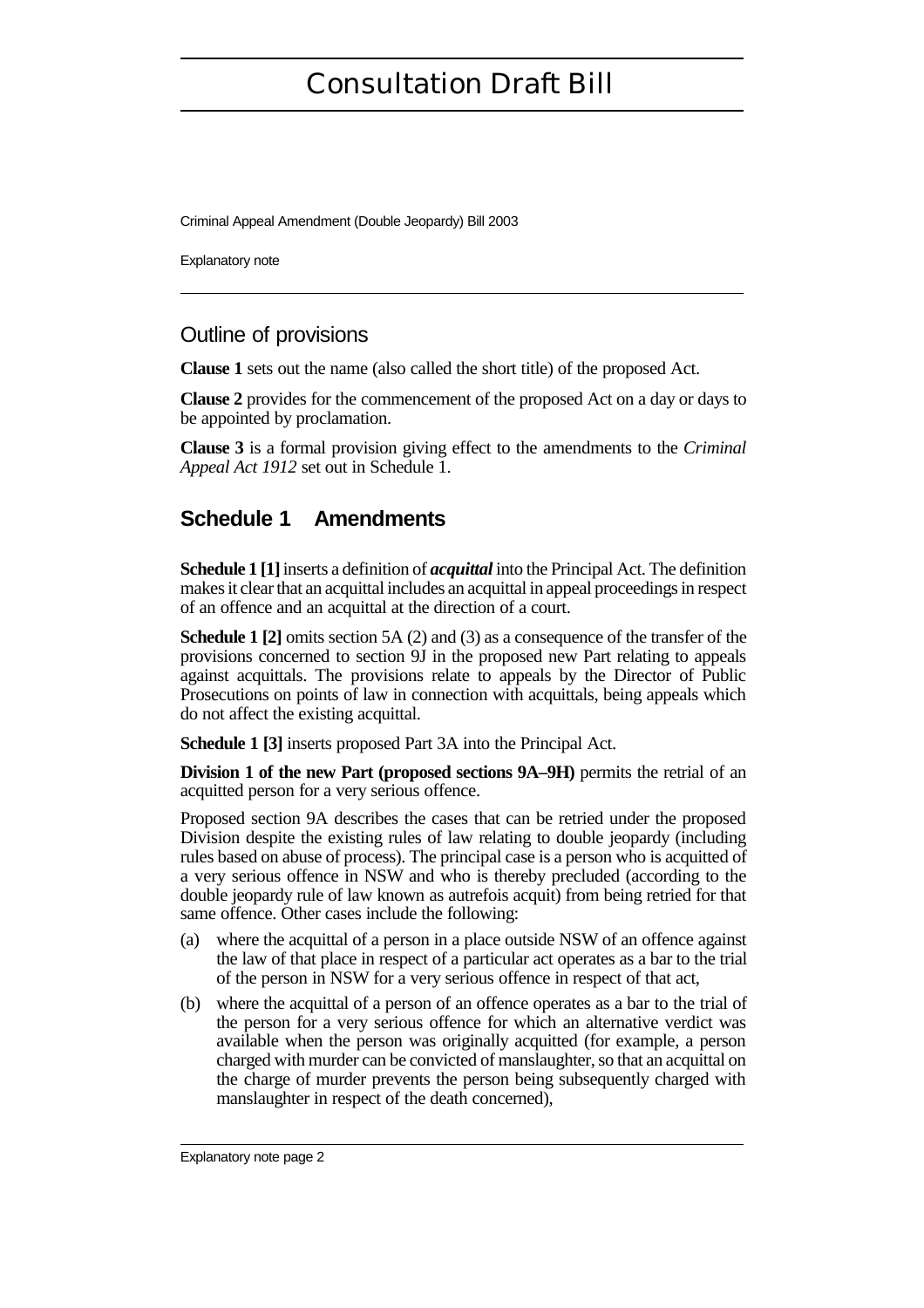Criminal Appeal Amendment (Double Jeopardy) Bill 2003

Explanatory note

(c) where the acquittal of a person for an offence operates as a bar to the trial of the person for a very serious offence that is a more aggravated form of the offence even though an alternative verdict for that offence was not available as an alternative verdict when the person was originally acquitted (for example, a person charged with the supply of a small quantity of a prohibited drug cannot be convicted of the supply of a large commercial quantity of the prohibited drug, but the acquittal on the charge of supplying a small quantity of the drug may prevent the person being subsequently charged with the supply of a large commercial quantity of the drug in respect of the supply concerned).

The proposed Division extends to persons acquitted before the commencement of the proposed Act.

Proposed section 9B defines a *very serious offence* for the purposes of the proposed Division as murder, manslaughter and any other offence punishable by life imprisonment (namely, aggravated sexual assault in company and drug trafficking and related offences involving a large commercial quantity).

Proposed section 9C authorises the Court of Criminal Appeal, on the application of the Director of Public Prosecutions, to order an acquitted person to be retried for a very serious offence. The Court may do so only if satisfied that:

- (a) there appears to be fresh and compelling evidence against the acquitted person in relation to the offence, or
- (b) the acquittal appears to be a tainted acquittal,

and in all the circumstances it is in the interests of justice for the order to be made. The Director of Public Prosecutions cannot make more than one application for a retrial in relation to an acquittal.

Proposed section 9D provides that, for the purposes of an application for a retrial:

- (a) evidence is *fresh* if it was not adduced in the proceedings in which the person was acquitted and it could not have been adduced in those proceedings with the exercise of reasonable diligence, and
- (b) evidence is *compelling* if:
	- (i) it is reliable, and
	- (ii) it is substantial, and
	- (iii) in the context of the issues in dispute in the proceedings in which the person was acquitted, it is highly probative of the case against the acquitted person.

The definitions are similar to the definitions of new and compelling evidence in the UK Bill currently before the UK Parliament.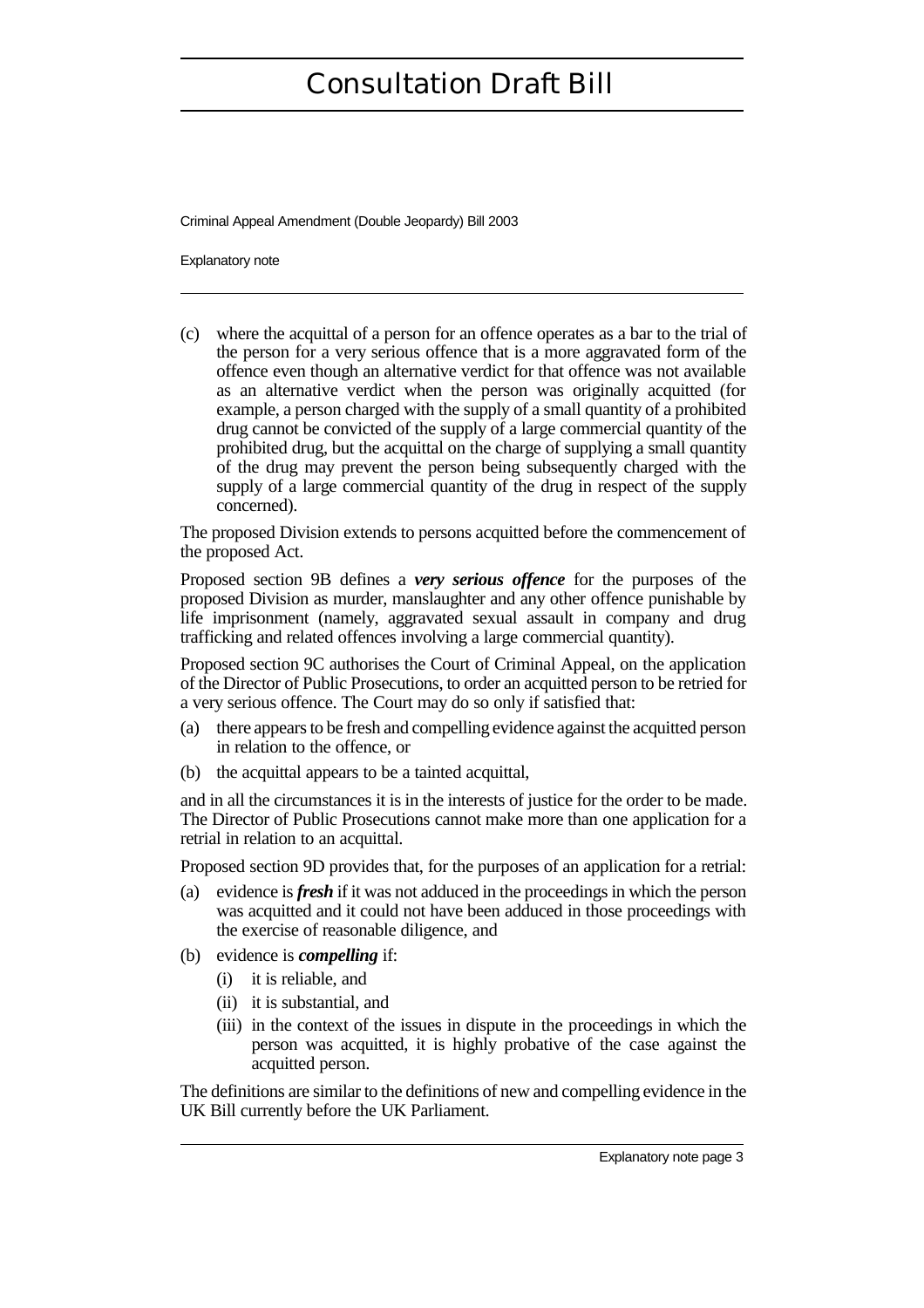Criminal Appeal Amendment (Double Jeopardy) Bill 2003

Explanatory note

Proposed section 9E provides that, for the purposes of an application for a retrial, an acquittal is *tainted* if:

- (a) the accused person or another person has been convicted of an administration of justice offence in connection with the proceedings in which the accused person was acquitted (for example, bribery of, or interference with, a juror, witness or judicial officer, the perversion of the course of justice or perjury), and
- (b) it is more likely than not that, but for the commission of the administration of justice offence, the accused person would have been convicted.

Paragraph (b) of the definition is similar to the test recommended by the New Zealand Law Commission in its report "Acquittal Following Perversion of the Course of Justice" (Report No 70 of March 2001) and also by the UK Law Commission in its report "Double Jeopardy and Prosecution Appeals" (Report No 267 of March 2001).

Proposed section 9F provides that, for the purposes of an application for a retrial, the question of whether it is in the interests of justice to order a retrial is to be determined having regard in particular to the following:

- (a) whether existing circumstances make a fair trial unlikely,
- (b) the length of time since the acquitted person allegedly committed the offence,
- (c) whether any police officer or prosecutor has failed to act with reasonable diligence or expedition in connection with a retrial of the acquitted person.

Proposed section 9G provides that an application for a retrial cannot be made unless the acquitted person has been charged with the relevant offence or a warrant has been issued for the person's arrest. Proposed section 9K requires the Director of Public Prosecutions' approval for the arrest of the accused or for the issue of a warrant for his or her arrest. An application for a retrial is to be considered by the Court at a hearing at which the acquitted person is given an opportunity to be present.

Proposed section 9H requires the leave of the Court of Criminal Appeal for the presentation of the indictment in a retrial ordered under the proposed Division if more than 2 months have expired since the order for a retrial was made. If such a delay has occurred, the accused person can request that Court to set aside the order for a retrial and restore the original acquittal.

**Division 2 of the new Part (proposed sections 9I and 9J)** deals with appeals by the Crown to the Court of Criminal Appeal against acquittals on a question of law.

Proposed section 9I confers a right of appeal on a question of law in the case of:

(a) an acquittal by a jury at the direction of the trial Judge, or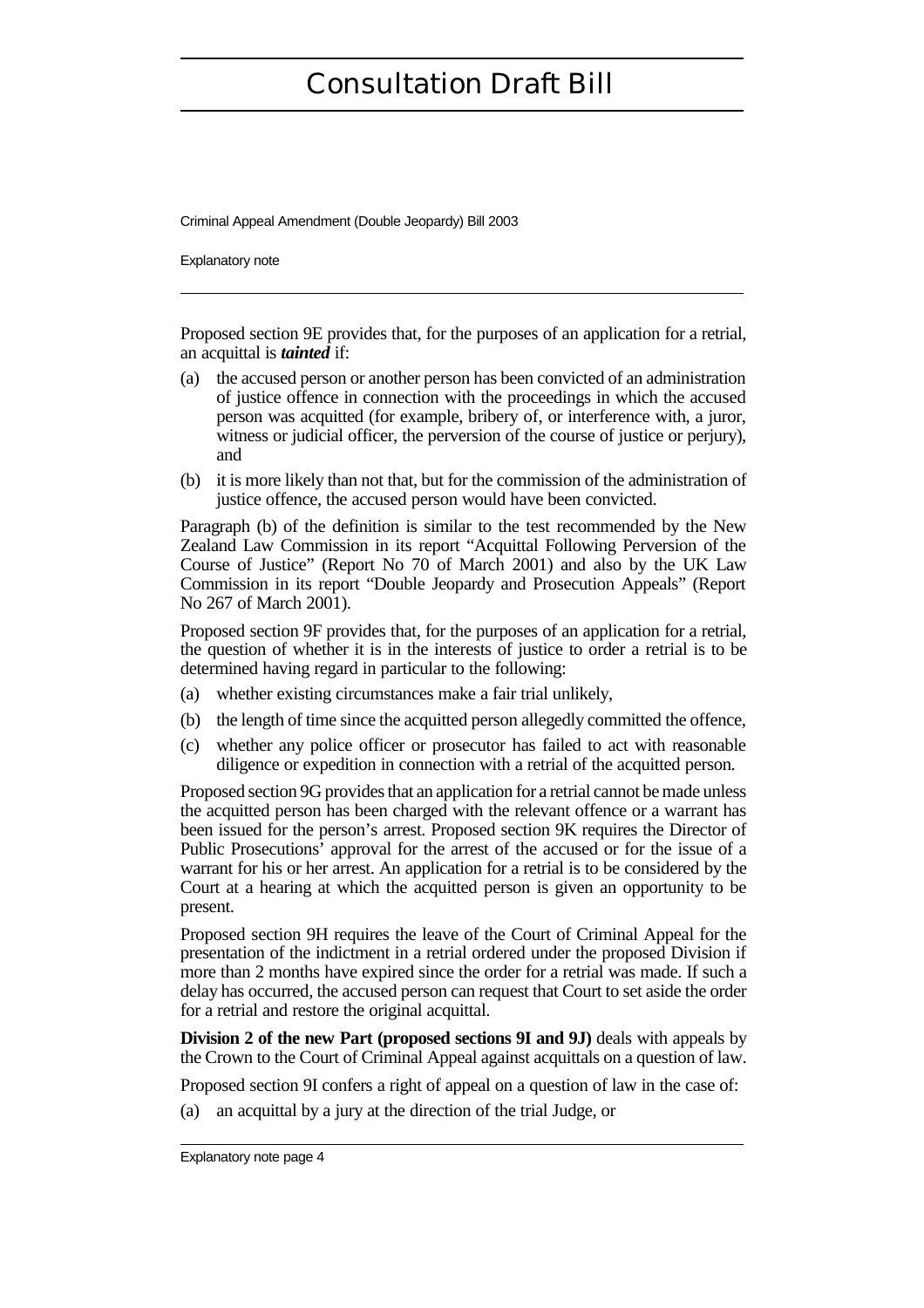Criminal Appeal Amendment (Double Jeopardy) Bill 2003

Explanatory note

- (b) an acquittal by a Judge of the Supreme Court or District Court in criminal proceedings for an indictable offence that are tried by the Judge without a jury, or
- (c) an acquittal by the Supreme Court or the Land and Environment Court in its summary jurisdiction in any proceedings in which the Crown was a party.

If such an appeal is upheld, the Court may only quash the acquittal appealed against and order a new trial.

Proposed section 9J re-enacts section 5A (2) and (3) of the Principal Act as a consequence of the transfer of the provisions concerned to the proposed Division. The provisions relate to appeals by the Director of Public Prosecutions on points of law in connection with acquittals, being appeals which do not affect the existing acquittal.

**Division 3 of the new Part (proposed sections 9K–9N)** contains miscellaneous provisions.

Proposed section 9K places restrictions on any police investigation of the commission of an offence by an acquitted person in connection with the possible retrial of the person for the offence. The consent of the Director of Public Prosecutions will be required for any police investigation that involves:

- (a) any arrest, questioning or search of the acquitted person (or the issue of a warrant for the arrest of the person), or
- (b) any forensic procedure carried out on the person or any search or seizure of premises or property of or occupied by the person.

Proposed section 9L provides that the acquittal of a person of an offence is not to be taken into account as a reason for granting bail if the person is in custody in connection with an application or appeal in respect of the offence under the proposed Part.

Proposed section 9M enables the Court of Criminal Appeal to prohibit the publication of any matter that would give rise to a substantial risk of prejudice to the administration of justice in a retrial that has or may be authorised under the proposed Part.

Proposed section 9N ensures that other appeal or review rights are not affected by the proposed Part (such as the right of appeal in respect of a person's acquittal on the ground of mental illness where mental illness was not set up as a defence by the person, as provided by section 5 (2) or 5AA (2) of the Principal Act.

**Schedule 1 [4]** enables the Court of Criminal Appeal to delegate the conduct of any part of a hearing into an application for a retrial of an acquitted person to a single Judge of that Court.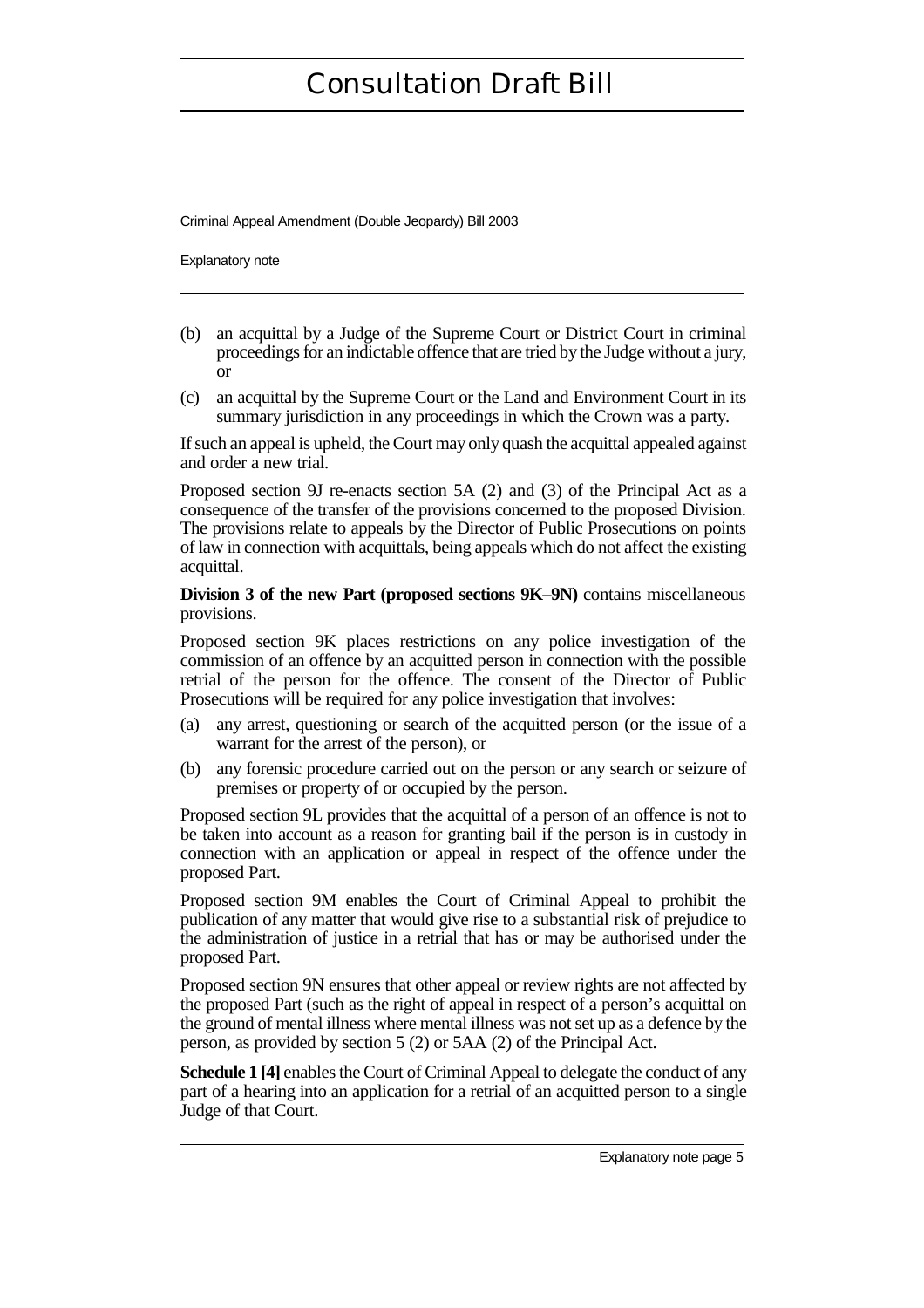

New South Wales

# **Criminal Appeal Amendment (Double Jeopardy) Bill 2003**

### **Contents**

|    |                                               | Page |
|----|-----------------------------------------------|------|
| 1. | Name of Act                                   |      |
|    | 2 Commencement                                |      |
|    | 3 Amendment of Criminal Appeal Act 1912 No 16 | 2    |
|    | Schedule 1 Amendments                         |      |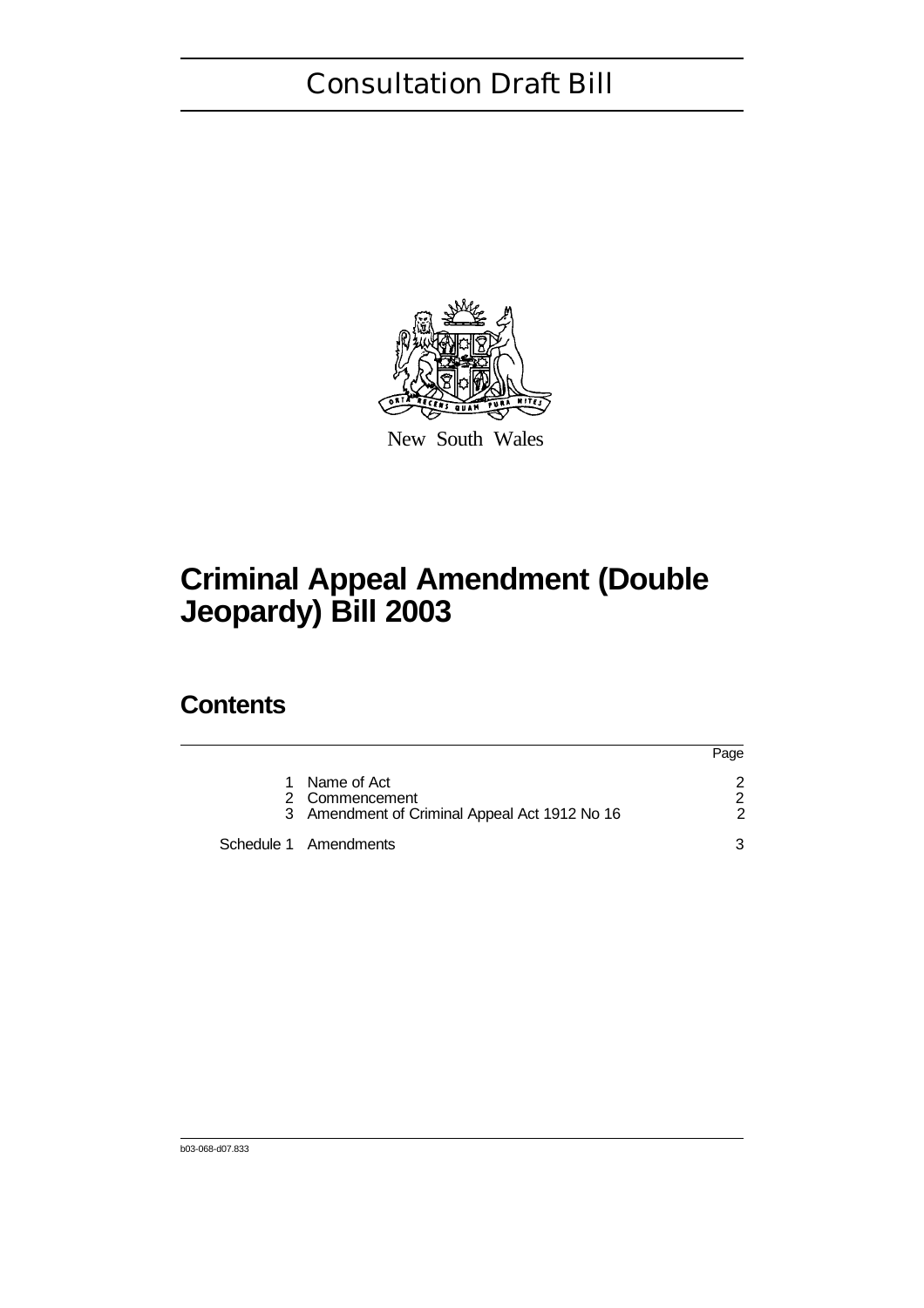

New South Wales

# **Criminal Appeal Amendment (Double Jeopardy) Bill 2003**

No , 2003

### **A Bill for**

An Act to amend the *Criminal Appeal Act 1912* to provide for the retrial of an acquitted person for murder, manslaughter or other very serious offences and to provide an appeal from a directed acquittal on a question of law.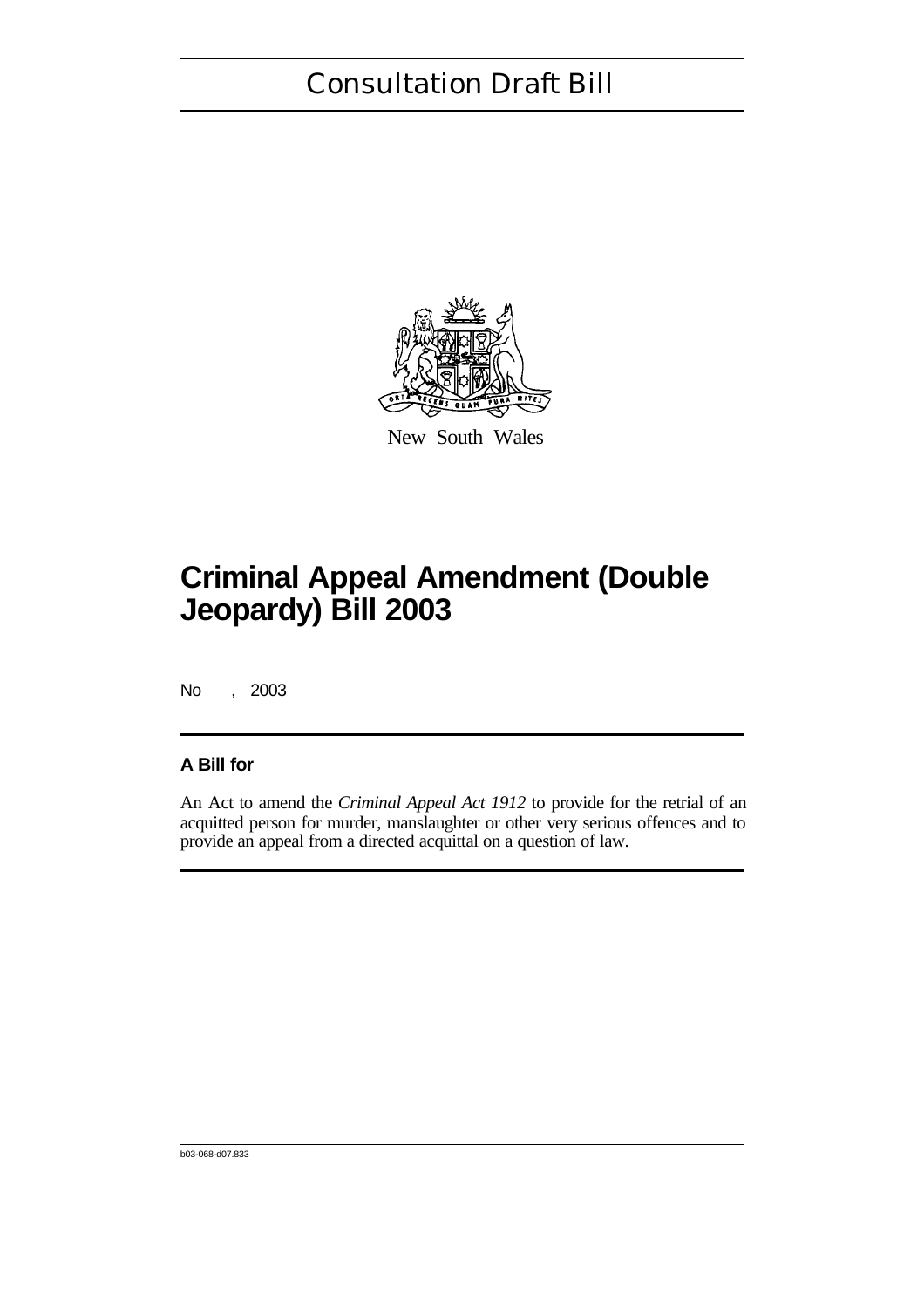Criminal Appeal Amendment (Double Jeopardy) Bill 2003

### **The Legislature of New South Wales enacts:**

### **1 Name of Act**

This Act is the *Criminal Appeal Amendment (Double Jeopardy) Act 2003*.

### **2 Commencement**

This Act commences on a day or days to be appointed by proclamation.

### **3 Amendment of Criminal Appeal Act 1912 No 16**

The *Criminal Appeal Act 1912* is amended as set out in Schedule 1.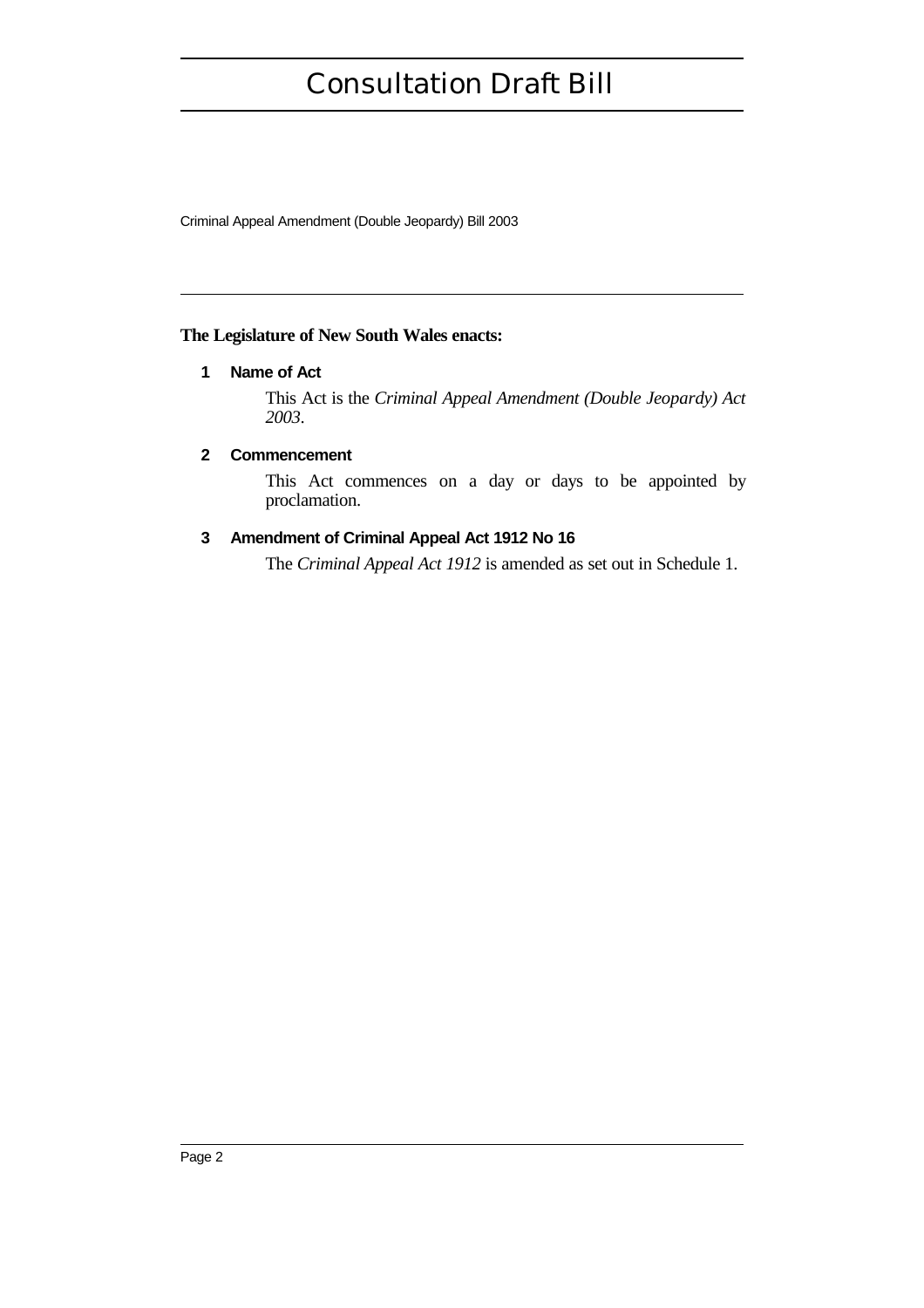Criminal Appeal Amendment (Double Jeopardy) Bill 2003

### **Schedule 1 Amendments**

(Section 3)

### **[1] Section 2 Definitions**

Insert in alphabetical order in section 2 (1):

*Acquittal* includes:

- (a) an acquittal in appeal proceedings in respect of an offence, and
- (b) an acquittal at the direction of a court.

### **[2] Section 5A Point of law stated by judge**

Omit section 5A (2) and (3).

**Note.** The provisions, which relate to appeals by the Director of Public Prosecutions on points of law in connection with acquittals, but which do not affect the existing acquittal, are re-enacted in proposed section 9J below.

### **[3] Part 3A**

Insert after Part 3:

### **Part 3A Acquittals**

### **Division 1 Retrial after acquittal for very serious offence**

### **9A Application of Division—cases that may be retried**

- (1) This Division applies where:
	- (a) a person has been acquitted of an offence, and
	- (b) according to the rules of law relating to double jeopardy (including rules based on abuse of process), the person is thereby precluded or may thereby be precluded from being retried for the same offence, or from being tried for some other offence, in proceedings in this State,

but only if that same or other offence is a very serious offence.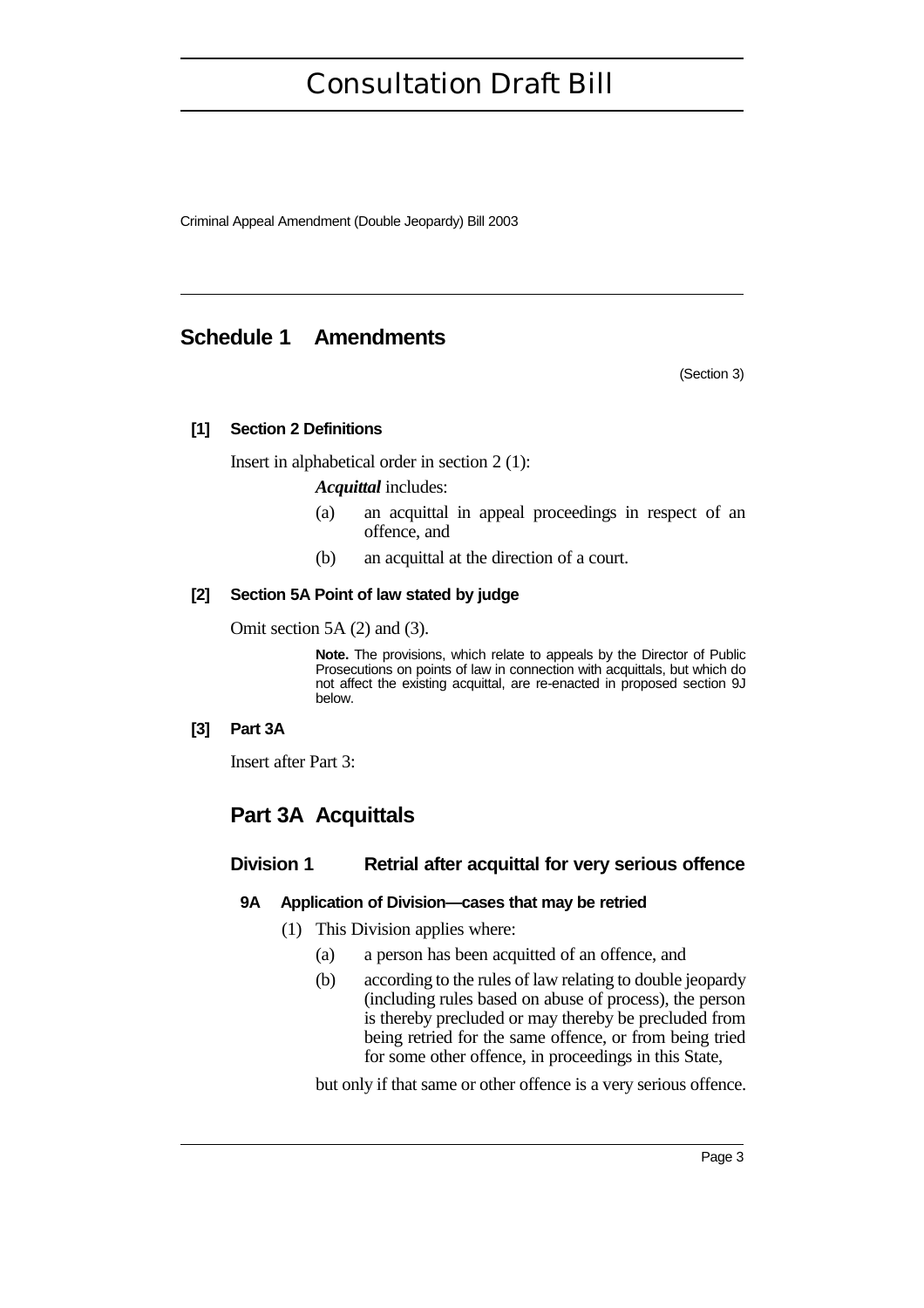Criminal Appeal Amendment (Double Jeopardy) Bill 2003

- (2) To avoid doubt:
	- (a) this section extends to a person acquitted in proceedings outside this State of an offence under the law of the place where the proceedings were held, and
	- (b) this section extends to a person acquitted before the commencement of this Division.
- (3) For the purposes of this Division, the retrial of an acquitted person for an offence includes a trial if the offence is not the same as the offence of which the person was acquitted.

#### **9B Very serious offences—meaning**

In this Division, *very serious offence* means:

- (a) murder or any other offence punishable by imprisonment for life, or
- (b) manslaughter.

**Note.** On the enactment of this Act, the following offences are offences punishable by imprisonment for life:

- (a) murder (section 19A of the Crimes Act 1900),
- (b) an offence under section 61JA (1) of the Crimes Act 1900 (Aggravated sexual assault in company),
- (c) an offence under section 23 (2), 24 (2), 25 (2), 25 (2A), 26, 27 or 28 of the Drug Misuse and Trafficking Act 1985, being an offence that relates to a large commercial quantity of certain prohibited plants or drugs.

### **9C Court of Criminal Appeal may order retrial**

- (1) The Court of Criminal Appeal may, on the application of the Director of Public Prosecutions, order an acquitted person to be retried for a very serious offence. In that case, the Court is to quash the person's acquittal or remove the acquittal as a bar to the person being tried for the offence (as the case requires).
- (2) The Court may order an acquitted person to be retried for a very serious offence only if satisfied that:
	- (a) there appears to be fresh and compelling evidence against the acquitted person in relation to the offence, or
	- (b) the acquittal appears to be a tainted acquittal,

and in all the circumstances it is in the interests of justice for the order to be made.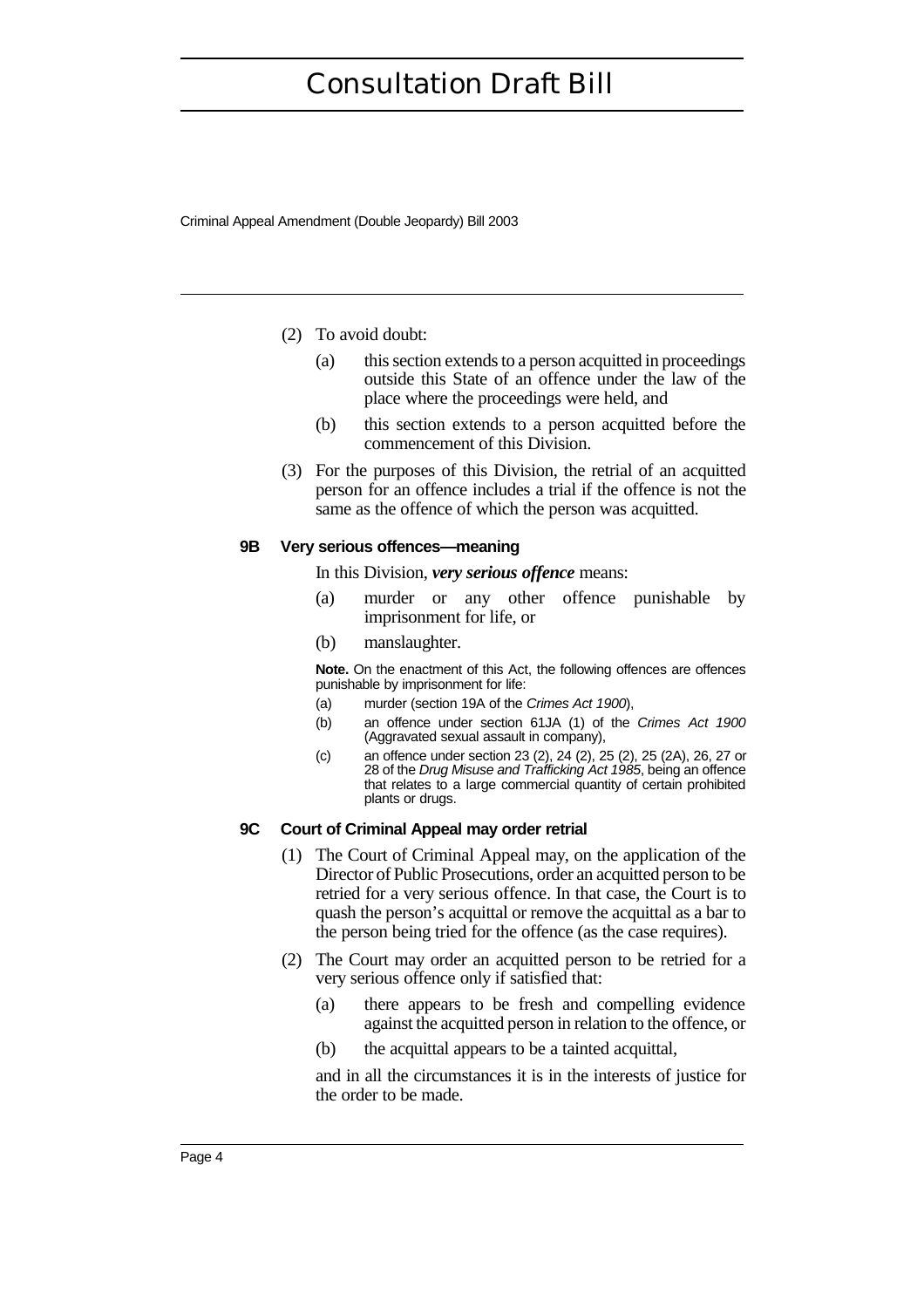Criminal Appeal Amendment (Double Jeopardy) Bill 2003

- (3) Not more than one application for a retrial may be made in relation to an acquittal. An application cannot be made in relation to an acquittal resulting from a retrial under this Part.
- (4) If the Court of Criminal Appeal determines in proceedings under this section that the acquittal is not a bar to the person being retried for the offence concerned, it must make a declaration to that effect.

#### **9D Fresh and compelling evidence—meaning**

- (1) This section applies for the purpose of determining under this Division whether there is fresh and compelling evidence against an acquitted person in relation to an offence.
- (2) Evidence is *fresh* if:
	- (a) it was not adduced in the proceedings in which the person was acquitted, and
	- (b) it could not have been adduced in those proceedings with the exercise of reasonable diligence.
- (3) Evidence is *compelling* if:
	- (a) it is reliable, and
	- (b) it is substantial, and
	- (c) in the context of the issues in dispute in the proceedings in which the person was acquitted, it is highly probative of the case against the acquitted person.
- (4) For the purposes of this section, it is irrelevant whether any evidence would have been admissible in earlier proceedings against the acquitted person.
- (5) In this section, a reference to the proceedings in which a person was acquitted includes, if they were appeal proceedings, a reference to the earlier proceedings to which the appeal related.

### **9E Tainted acquittals—meaning**

(1) This section applies for the purpose of determining under this Division whether the acquittal of an accused person is a tainted acquittal.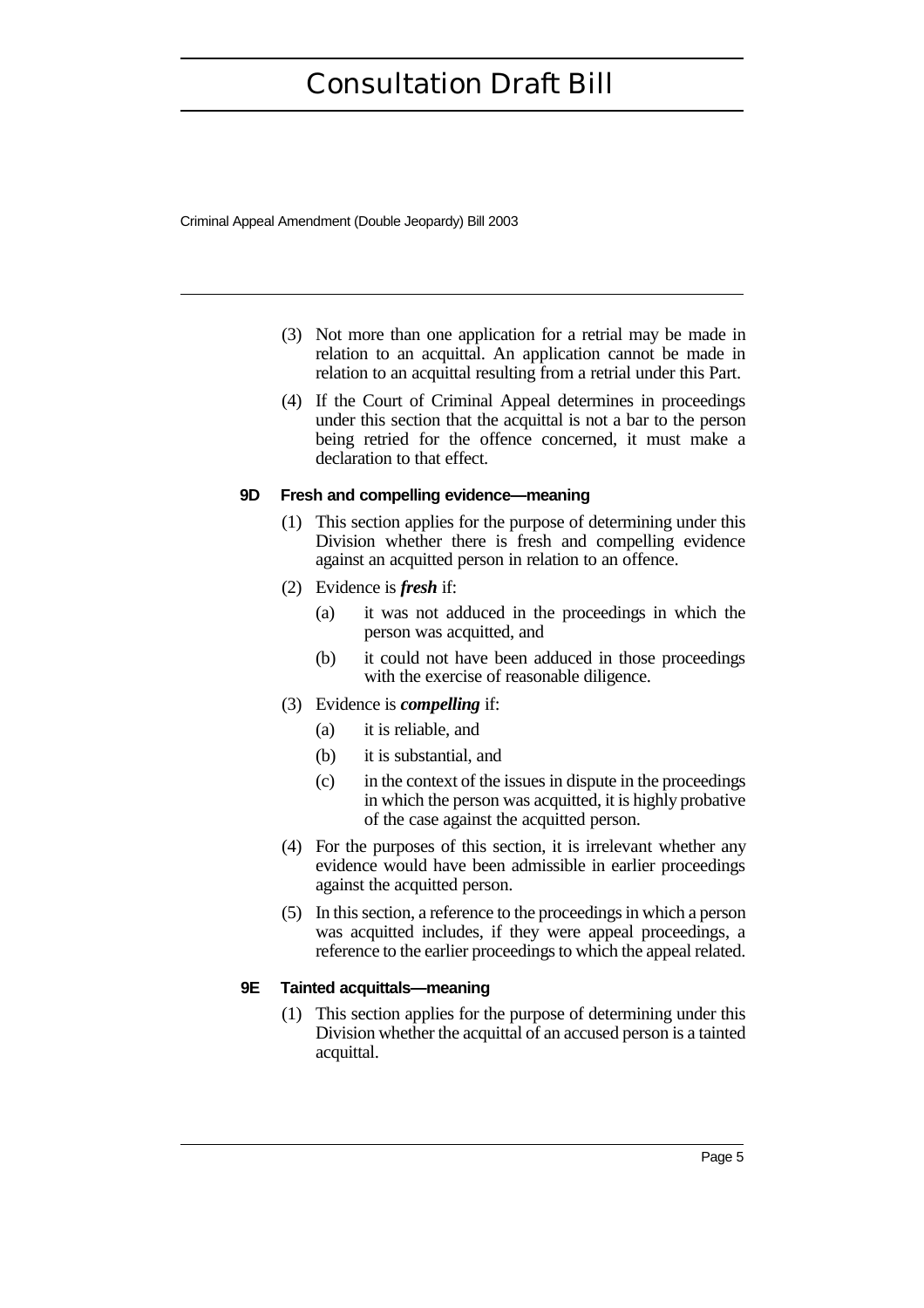Criminal Appeal Amendment (Double Jeopardy) Bill 2003

- (2) An acquittal is *tainted* if:
	- (a) the accused person or another person has been convicted (in this State or elsewhere) of an administration of justice offence in connection with the proceedings in which the accused person was acquitted, and
	- (b) it is more likely than not that, but for the commission of the administration of justice offence, the accused person would have been convicted.
- (3) An acquittal does not cease to be tainted merely because the conviction for the administration of justice offence is or can be the subject of appeal, so long as it appears that the conviction will stand.
- (4) If the conviction for the administration of justice offence is, on appeal, quashed after the Court of Criminal Appeal has ordered the acquitted person to be retried under this Division because of the conviction, the person may apply to the Court to set aside the order and:
	- (a) to restore the acquittal that was quashed, or
	- (b) to restore the acquittal as a bar to the person being tried for the offence,
	- as the case requires.
- (5) In this section, a reference to an administration of justice offence includes a reference to an offence relating to:
	- (a) the bribery of, or interference with, a juror, witness or judicial officer, or
	- (b) the perversion of (or a conspiracy to pervert) the course of justice, or
	- (c) perjury.
- (6) In this section, a reference to the proceedings in which a person was acquitted includes, if they were appeal proceedings, a reference to the earlier proceedings to which the appeal related.

#### **9F Interests of justice—matters for consideration**

(1) This section applies for the purpose of determining under this Division whether it is in the interests of justice for an order to be made for the retrial of an acquitted person.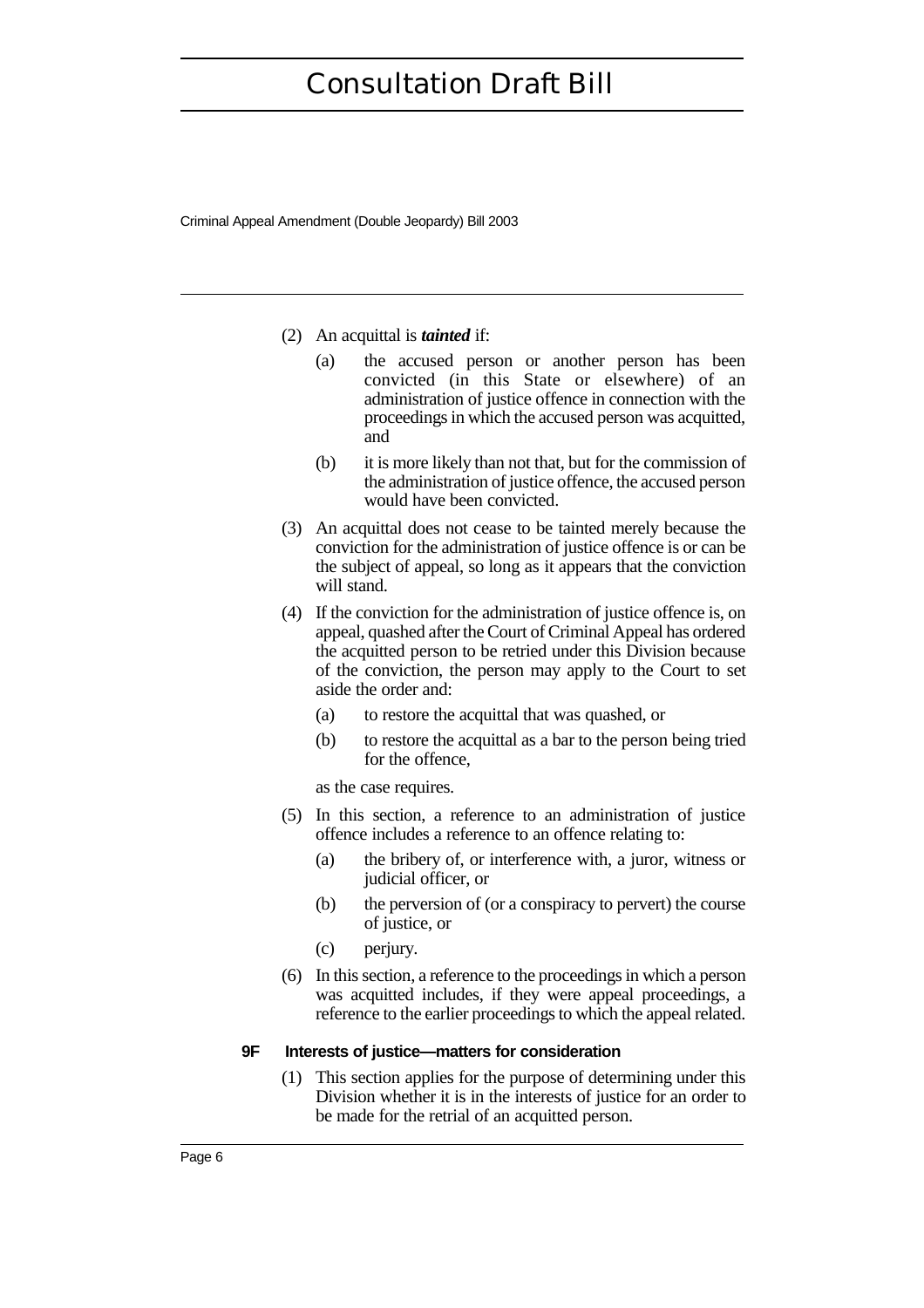Criminal Appeal Amendment (Double Jeopardy) Bill 2003

- (2) That question is to be determined having regard in particular to the following:
	- (a) whether existing circumstances make a fair trial unlikely,
	- (b) the length of time since the acquitted person allegedly committed the offence,
	- (c) whether any police officer or prosecutor has failed to act with reasonable diligence or expedition in connection with a retrial of the acquitted person.

### **9G Application for retrial—procedure**

(1) An application for the retrial of an accused person cannot be made under this Division unless the person has been charged with the offence for which a retrial is sought or a warrant has been issued for the person's arrest in connection with such an offence.

**Note.** Section 9K requires the Director of Public Prosecutions' approval for the arrest of the accused or for the issue of a warrant for his or her arrest.

- (2) The application is to be made not later than 2 business days after the person is so charged with that offence or the warrant is so issued for the person's arrest. The Court of Criminal Appeal may extend that period because of the person's absence from this State or for other good cause.
- (3) The Court of Criminal Appeal must consider the application at a hearing.
- (4) The person to whom the application relates is entitled to be present at the hearing (whether or not the person is in custody). However, the application can be determined even if the person is not present so long as the person has been given a reasonable opportunity to be present.
- (5) The powers of the Court of Criminal Appeal under section 12 may be exercised in connection with the hearing of the application.
- (6) The Court of Criminal Appeal may at one hearing consider more than one application under this Division for a retrial (whether or not relating to the same person), but only if the offences concerned could be tried on the same indictment.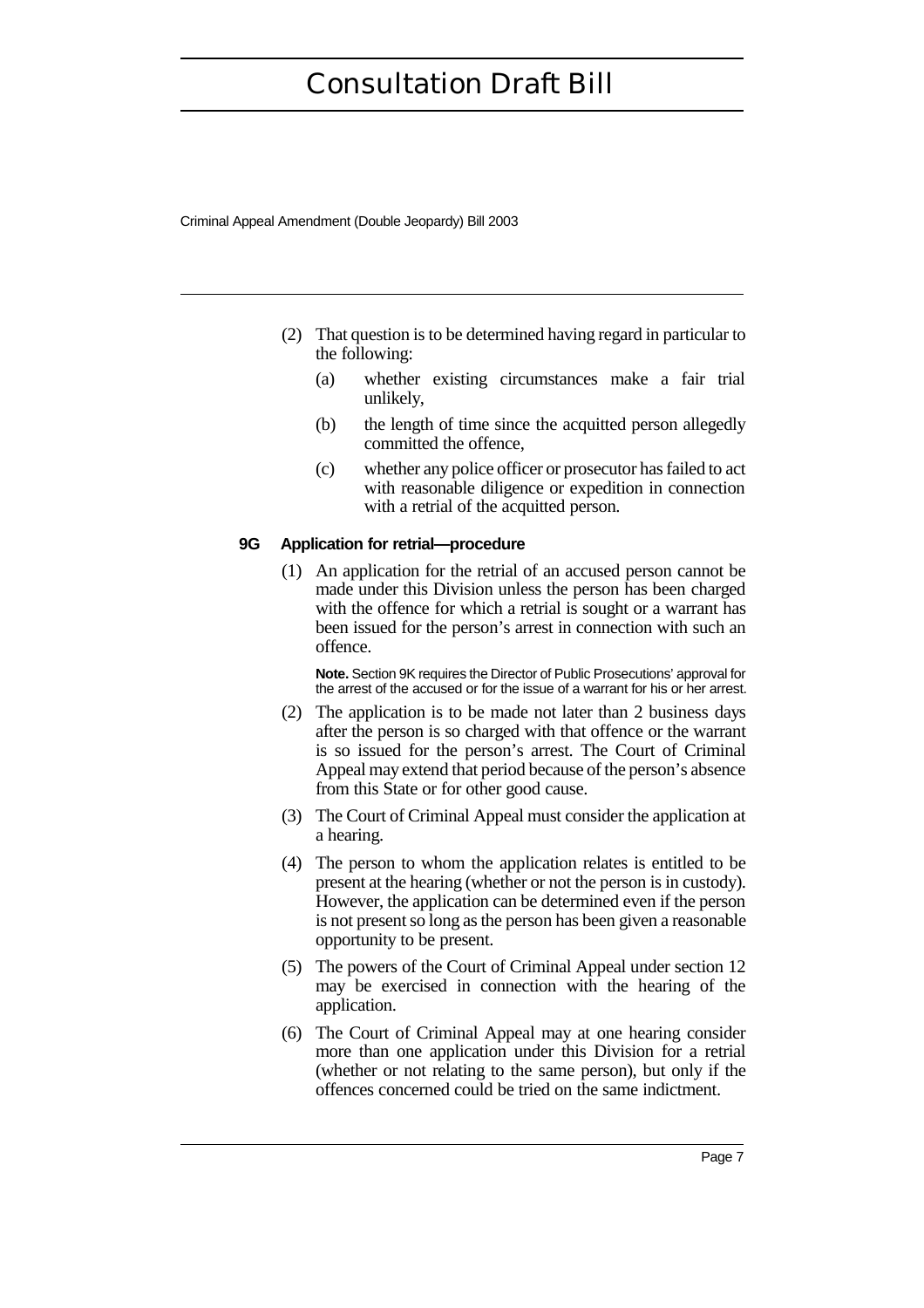Criminal Appeal Amendment (Double Jeopardy) Bill 2003

#### **9H Retrial**

- (1) An indictment for the retrial of a person that has been ordered under this Division cannot, without the leave of the Court of Criminal Appeal, be presented after the end of the period of 2 months after the order was made.
- (2) The Court must not give leave unless it is satisfied that:
	- (a) the prosecutor has acted with reasonable expedition, and
	- (b) there is good and sufficient cause for the retrial despite the lapse of time since the order was made.
- (3) If, after the end of the period of 2 months after an order for the retrial of an accused person was made under this Division, an indictment for the retrial of the person has not been presented or has been withdrawn or quashed, the person may apply to the Court of Criminal Appeal to set aside the order for the retrial and:
	- (a) to restore the acquittal that was quashed, or
	- (b) to restore the acquittal as a bar to the person being tried for the offence,

as the case requires.

- (4) If the order is set aside, a further application cannot be made under this Division for the retrial of the accused person in respect of the offence concerned.
- (5) At the retrial of an accused person, the prosecution is not entitled to refer to the fact that the Court of Criminal Appeal has found that it appears that there is fresh and compelling evidence against the acquitted person or, as the case requires, more likely than not that, but for the commission of the administration of justice offence, the accused person would have been convicted.

### **Division 2 Appeals on questions of law**

#### **9I Directed jury acquittals or acquittals in trials without juries**

- (1) This section applies to:
	- (a) an acquittal by a jury at the direction of the trial Judge, or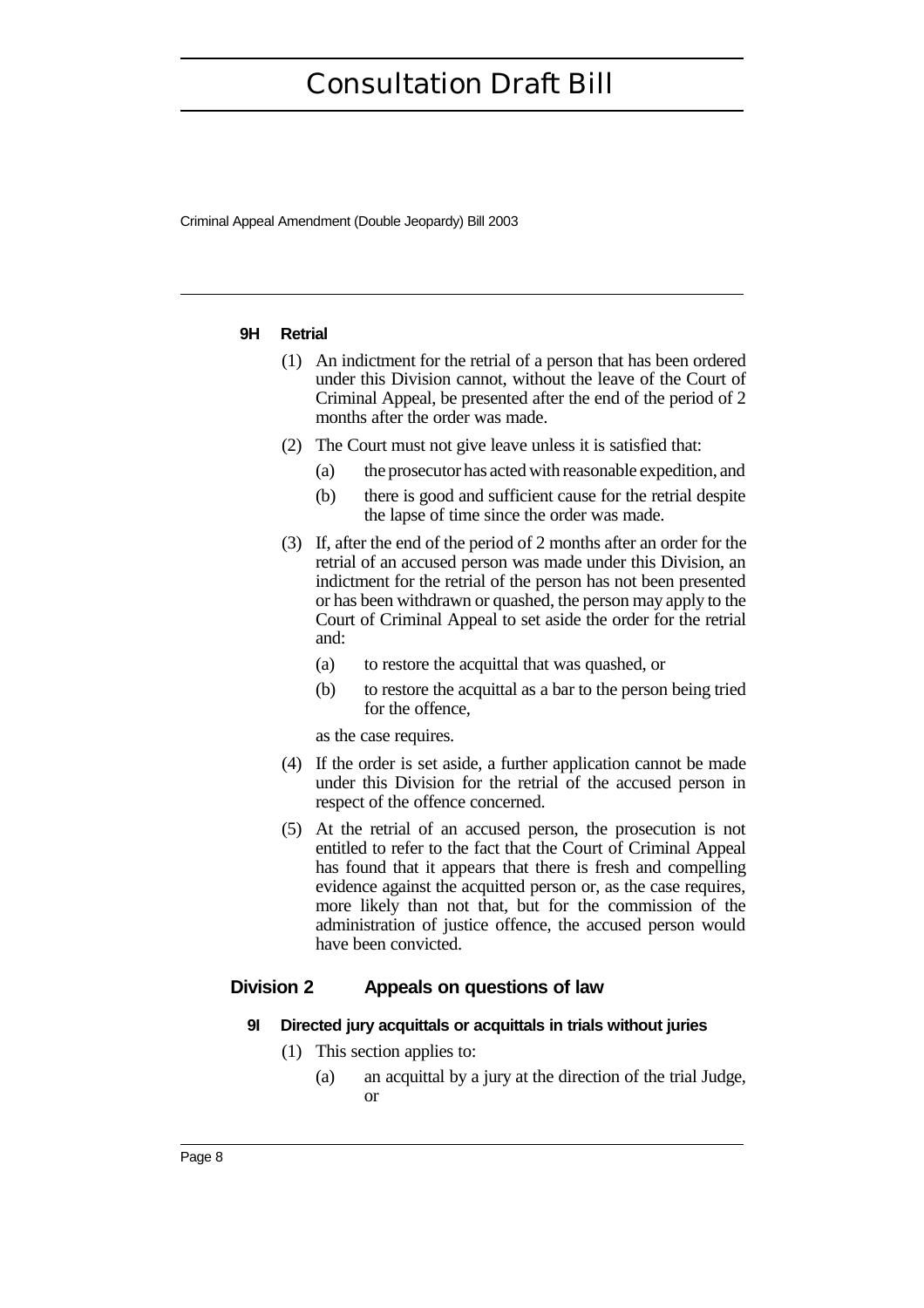Criminal Appeal Amendment (Double Jeopardy) Bill 2003

- (b) an acquittal by a Judge of the Supreme Court or District Court in criminal proceedings for an indictable offence that are tried by the Judge without a jury, or
- (c) an acquittal by the Supreme Court or the Land and Environment Court in its summary jurisdiction in any proceedings in which the Crown was a party.
- (2) The Attorney General or the Director of Public Prosecutions may appeal to the Court of Criminal Appeal against any such acquittal on any ground that involves a question of law alone.
- (3) The Court of Criminal Appeal may affirm or quash the acquittal appealed against.
- (4) If the acquittal is quashed, the Court of Criminal Appeal may order a new trial in such manner as the Court thinks fit. For that purpose, the Court may (subject to the *Bail Act 1978*) order the detention or return to custody of the accused person in connection with the new trial.
- (5) If the acquittal is quashed, the Court of Criminal Appeal cannot proceed to convict or sentence the accused person for the offence charged nor direct the court conducting the new trial to do so.
- (6) This section does not apply to a person who was acquitted before the commencement of this section.

**Note.** See section 5C for appeals against the quashing of an indictment.

### **9J Appeals not affecting existing acquittal**

- (1) This section applies to:
	- (a) an acquittal in any proceedings tried on indictment (whether in respect of the whole or part of the indictment), or
	- (b) an acquittal by the Supreme Court or the Land and Environment Court in its summary jurisdiction in any proceedings in which the Crown was a party.
- (2) The Attorney General or the Director of Public Prosecutions may submit for determination by the Court of Criminal Appeal any question of law arising at or in connection with the trial (together with a statement of the circumstances out of which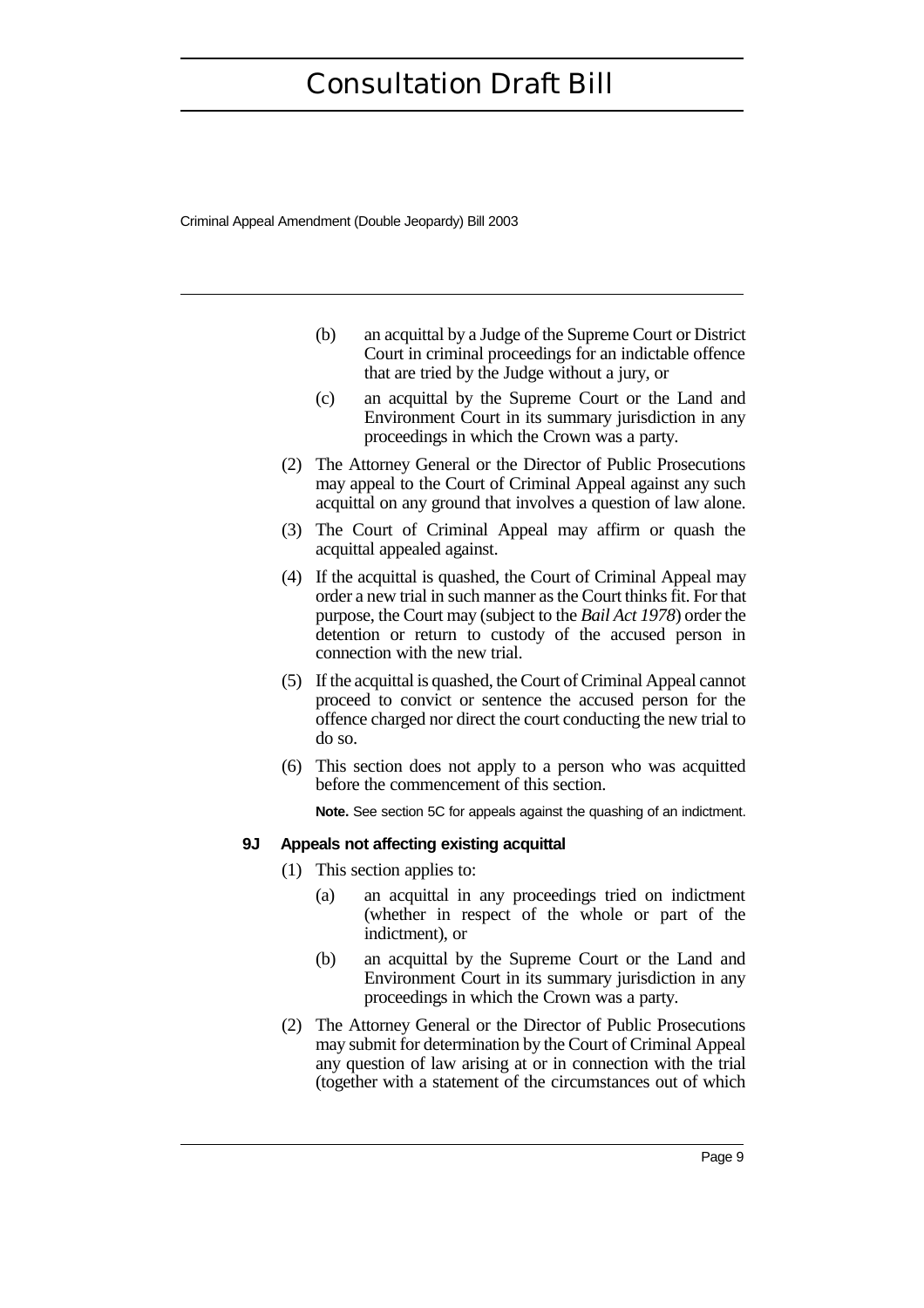Criminal Appeal Amendment (Double Jeopardy) Bill 2003

the question arose). The Court is to hear and determine any such question.

- (3) The determination by the Court of Criminal Appeal of the question submitted does not in any way affect or invalidate the verdict of acquittal or any other decision given at the trial.
- (4) Any person charged at the trial or affected by the decision is entitled to be heard before the Court of Criminal Appeal on the determination of the question submitted. If the person does not propose to be represented, the Attorney General or Director of Public Prosecutions is to instruct (and pay the reasonable costs of) counsel to argue the question before the Court on behalf of the person.
- (5) The hearing and determination of any question under this section is to be held in camera.
- (6) The following is not to be published:
	- (a) any report of a submission made under subsection (2),
	- (b) any report of proceedings under this section that discloses the name or identity of the person charged at the trial or affected by the decision given at the trial.

Any such publication is punishable as a contempt of the Supreme Court.

### **Division 3 Miscellaneous**

### **9K Authorisation of police investigations**

- (1) This section applies to any police investigation of the commission of an offence by an acquitted person in connection with the possible retrial of the person for the offence under this Part.
- (2) For the purposes of this section, a police investigation is an investigation that involves:
	- (a) any arrest, questioning orsearch of the acquitted person (or the issue of a warrant for the arrest of the person), or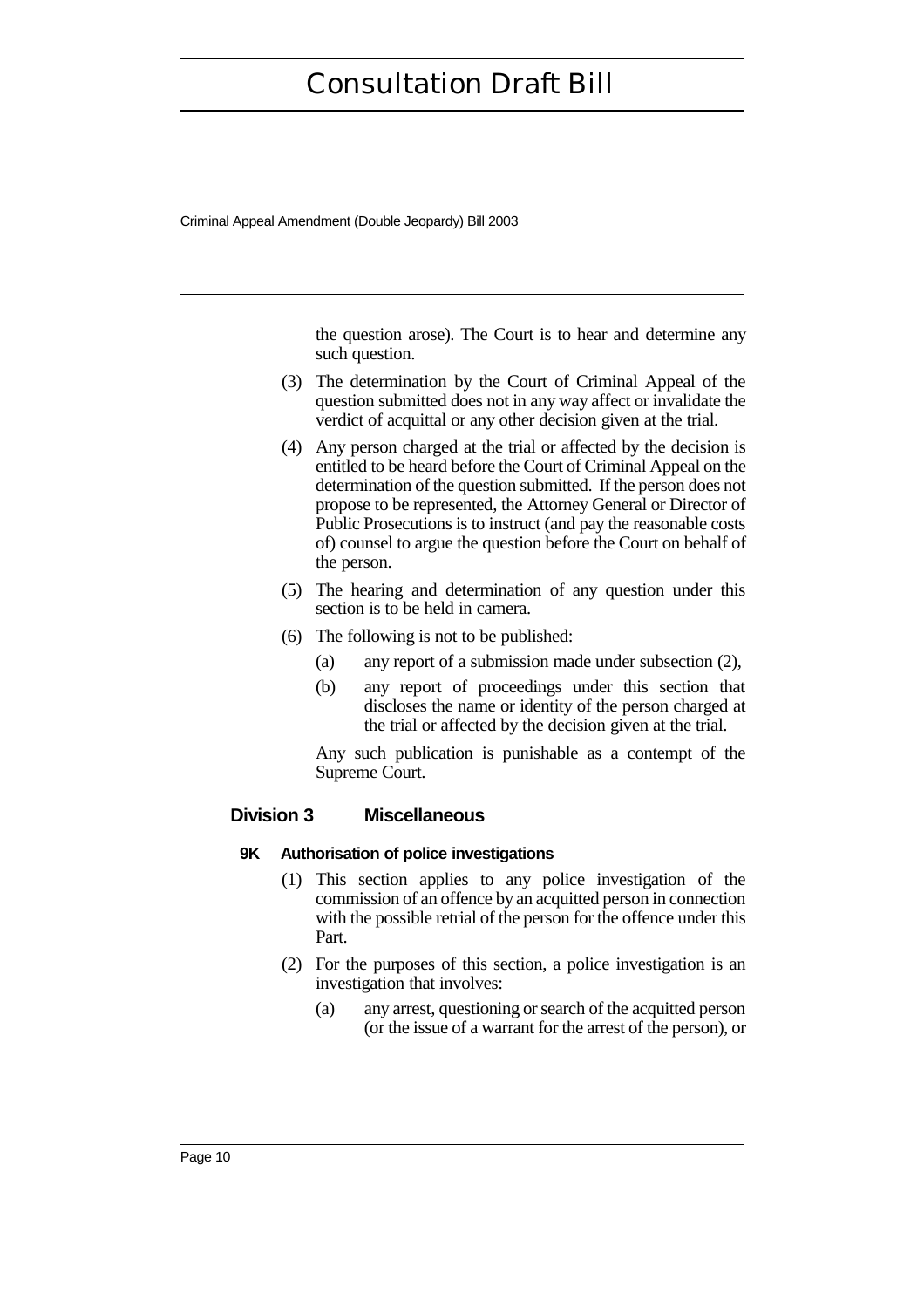Criminal Appeal Amendment (Double Jeopardy) Bill 2003

(b) any forensic procedure carried out on the person or any search or seizure of premises or property of or occupied by the person,

whether with or without his or her consent.

- (3) A police officer is not to carry out or authorise a police investigation to which this section applies unless the Director of Public Prosecutions:
	- (a) has advised that in his or her opinion the acquittal would not be a bar to the trial of the acquitted person in this State for the offence, or
	- (b) has given his or her written consent to the investigation (whether before or after the start of the investigation).
- (4) The Director of Public Prosecutions may not give his or her consent to the police investigation unless satisfied:
	- (a) there is, or there is likely as a result of the investigation to be, sufficient new evidence to warrant the conduct of the investigation, and
	- (b) it is in the public interest for the investigation to proceed.
- (5) The consent of the Director of Public Prosecutions to the police investigation may be given subject to conditions relating to the conduct of the investigation (including the police officers authorised to conduct the investigation).
- (6) This section does not prevent a police officer from taking any action for the purposes of an investigation if:
	- (a) the action is necessary as a matter of urgency to prevent the investigation being substantially and irrevocably prejudiced, and
	- (b) it is not reasonably practicable to obtain the consent of the Director of Public Prosecutions before taking the action.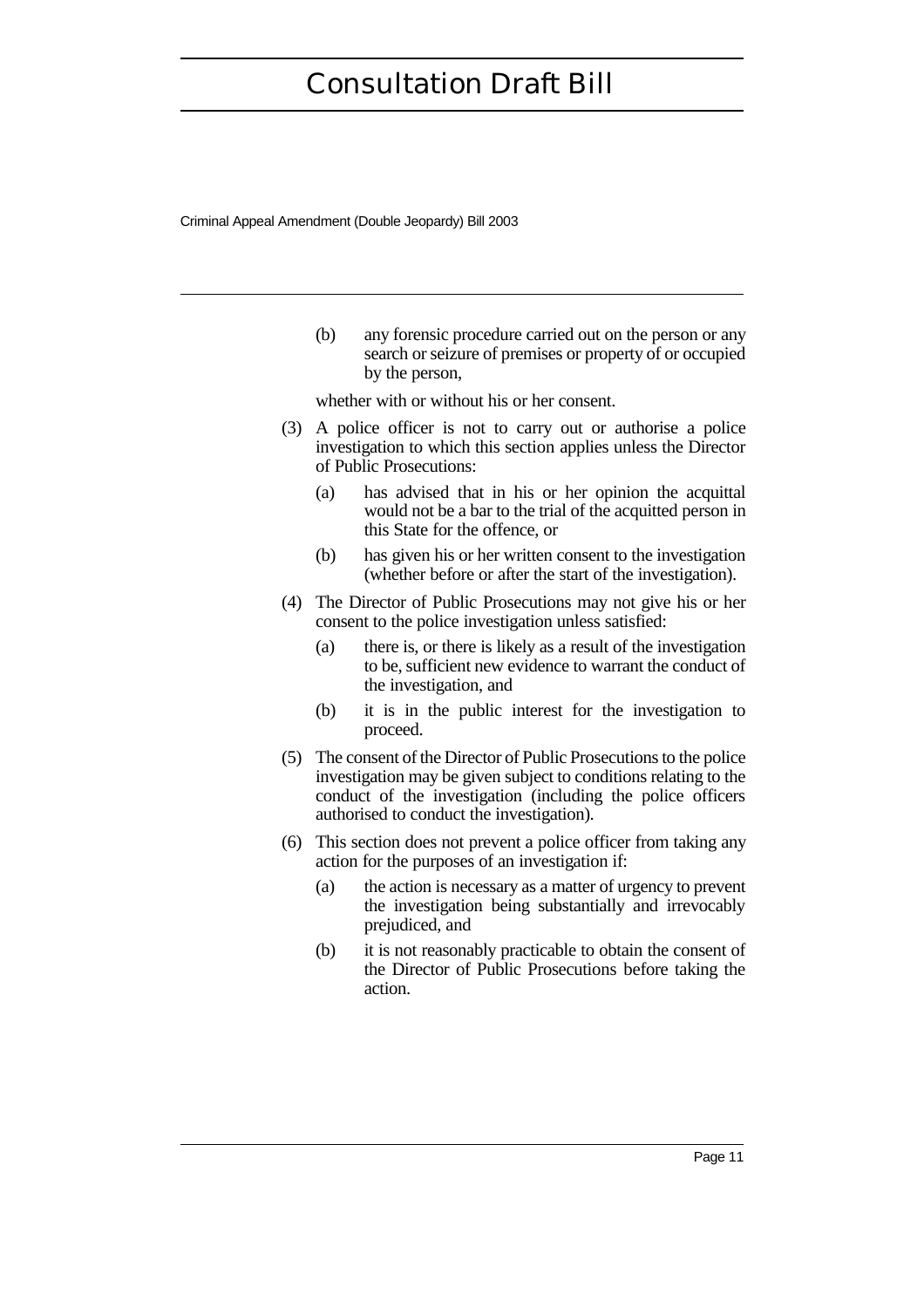Criminal Appeal Amendment (Double Jeopardy) Bill 2003

#### **9L Bail**

The fact that a person was acquitted of an offence is not to be taken into account as a reason for granting bail if the person is in custody in connection with an application or appeal in respect of the offence under this Part.

**Note.** This provision might be transferred to the Bail Act 1978.

#### **9M Restrictions on publication**

- (1) If it appears to the Court of Criminal Appeal that the publication of any matter would give rise to a substantial risk of prejudice to the administration of justice in a retrial that has or may be authorised under this Part, the Court may, by order, prohibit the publication of the matter.
- (2) The Court may at any time vary or revoke an order under this section.
- (3) An order under this section ceases to have effect:
	- (a) on the expiration of the period (if any) specified in the order, or
	- (b) when there is no longer any step that could be taken which would lead to the acquitted person being retried under this Part, or
	- (c) if the acquitted person is retried under this Part, at the conclusion of the trial,

whichever is the earliest.

- (4) Nothing in this section affects any prohibition of the publication of any matter under any other Act or law.
- (5) A contravention of an order under this section is punishable as contempt of the Supreme Court.

### **9N Other appeal or review rights not affected**

- (1) Nothing in this Part affects a right of appeal in respect of a person's acquittal on the ground of mental illness where mental illness was not set up as a defence by the person, as provided by section  $5(2)$  or  $5AA(2)$ .
- (2) Nothing in this Part affects a right of appeal or review under any other Act in respect of a person's acquittal.